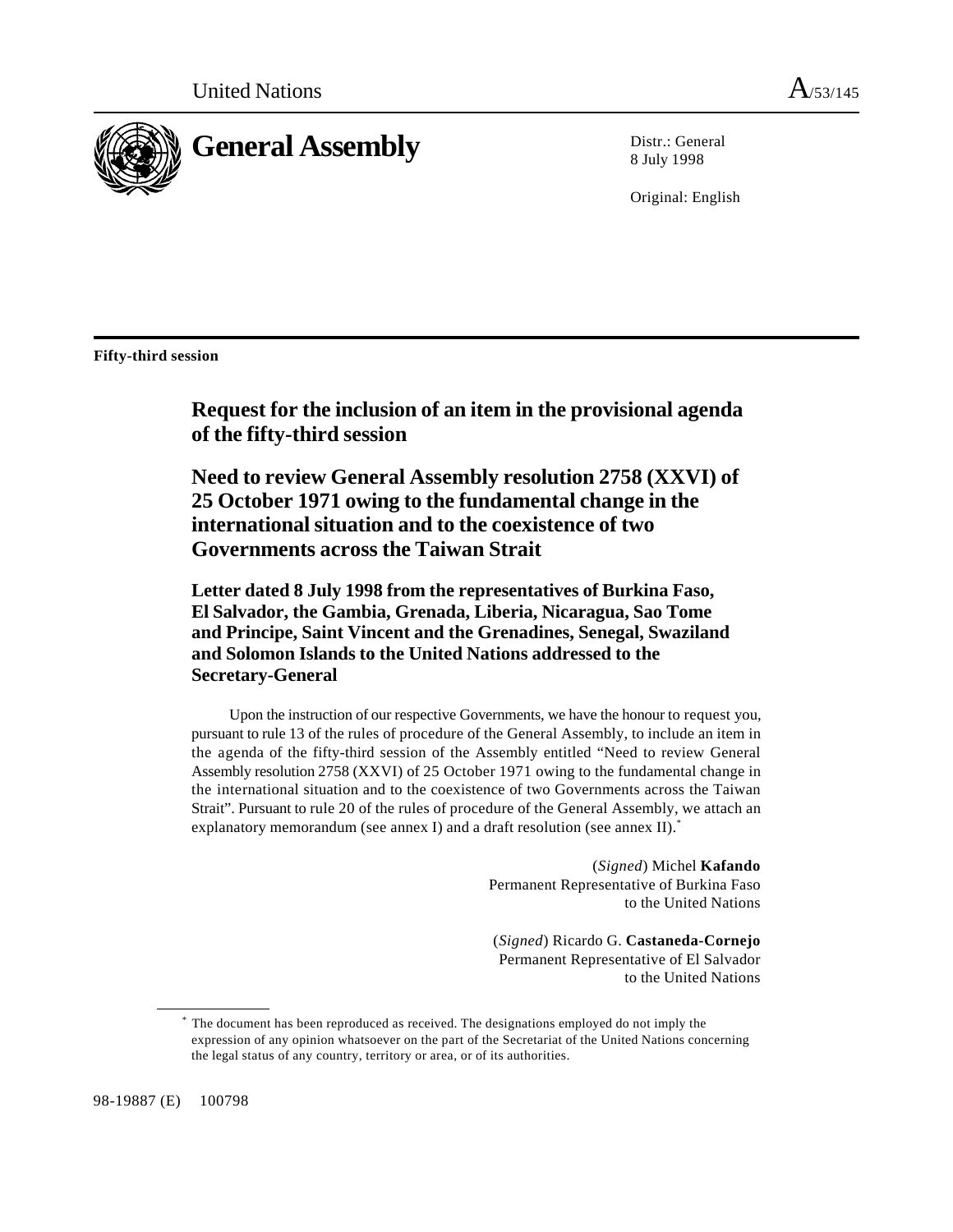(*Signed*) Baboucarr-Blaise Ismaila **Jagne** Permanent Representative of the Gambia to the United Nations

(*Signed*) Robert E. **Millette** Permanent Representative of Grenada to the United Nations

(*Signed*) Famatta Rose **Osode** Chargé d'affaires a.i. Permanent Mission of the Republic of Liberia to the United Nations

> (*Signed*) Enrique **Paguaga Fernandez** Permanent Representative of Nicaragua to the United Nations

(*Signed*) Domingo Augusto **Ferreira** Chargé d'affaires a.i. Permanent Mission of Sao Tome and Principe to the United Nations

(*Signed*) Herbert G. V. **Young** Permanent Representative of Saint Vincent and the Grenadines to the United Nations

> (*Signed*) Ibra Deguene **Ka** Permanent Representative of the Republic of Senegal to the United Nations

(*Signed*) Moses Mathendele **Dlamini** Permanent Representative of the Kingdom of Swaziland to the United Nations

> (*Signed*) Rex Stephen **Horoi** Permanent Representative of Solomon Islands to the United Nations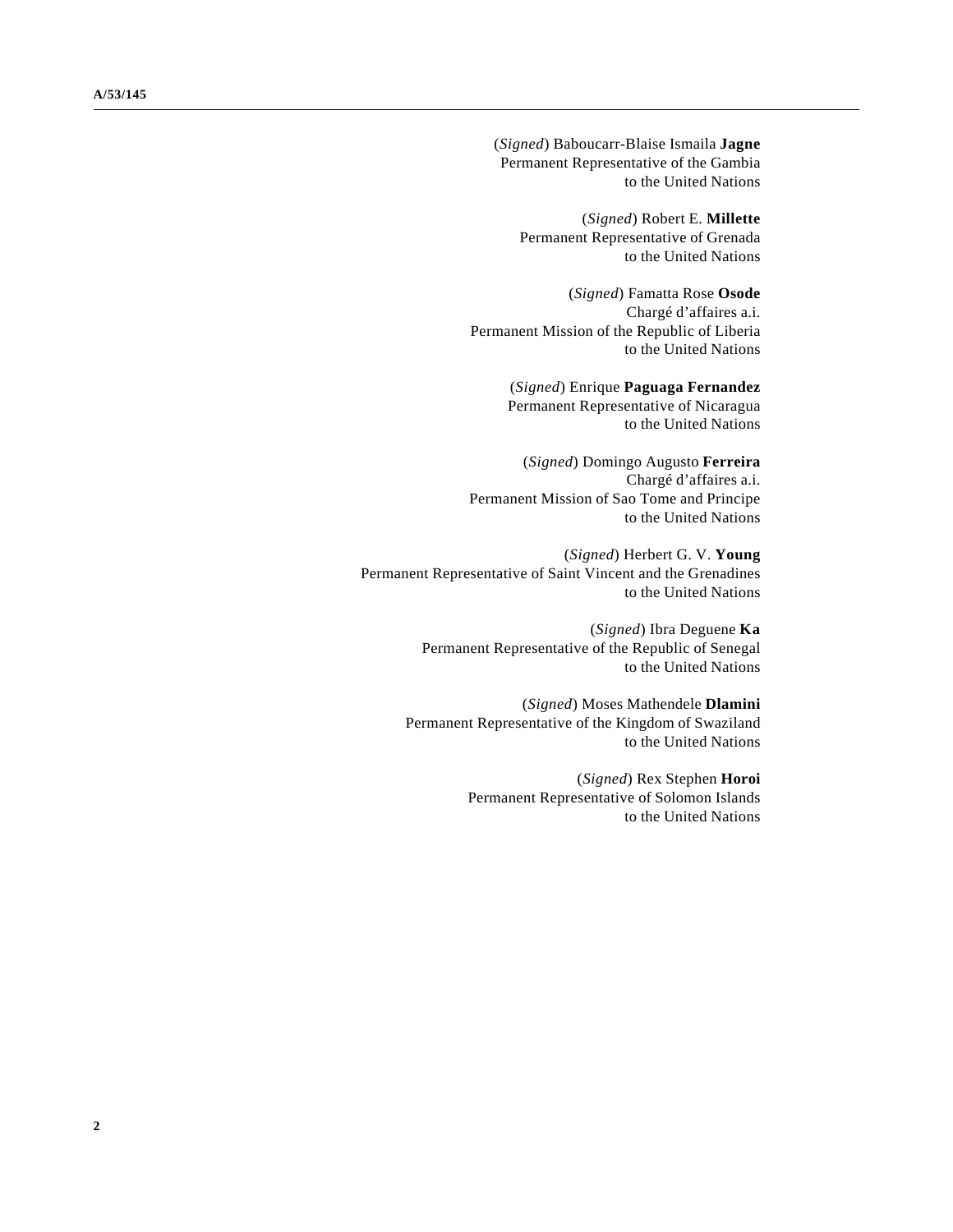# **Annex I**

#### **Explanatory memorandum**

#### **1. Since the division of China almost half a century ago, two Governments have ruled over the two parts of China**

The Republic of China, founded in 1912, was divided in 1949 as a result of civil war. In that same year, the People's Republic of China was established in Beijing, and the Government of the Republic of China moved to Taiwan. Since then, the Republic of China and the People's Republic of China have coexisted as two parts of China, with neither subject to the other's rule.

Over that half century, each side has developed its own political systems, social values and foreign relations, an exceptional situation in the international community. In these circumstances, the concept of "governmental succession" under traditional international law is not at all applicable to the case of the Republic of China.

#### **2. Resolution 2758 (XXVI) adopted by the General Assembly in 1971 violates the spirit of the Universal Declaration of Human Rights**

The Republic of China, a charter Member of the United Nations, participated conscientiously in all the activities of the Organization from 1945 to 1971. However, in 1971, as a result of the adoption of resolution 2758 (XXVI) by the General Assembly, the Republic of China's seat in the United Nations was transferred to the People's Republic of China. That action had the effect of depriving the Government and the people of the Republic of China of their right to participate in the activities of the United Nations and related agencies, as well as in other important international organizations.

For example, the Republic of China is not allowed to participate in the World Bank or International Monetary Fund. During the recent East Asian financial crisis, it was therefore unable to work formally with neighbouring countries to attenuate the severity of the crisis. In the health field, an outbreak of enteroviral infection attacked children in Taiwan in May and June of this year, resulting in 52 deaths and hundreds of cases of severe complications. Because it is not a member of the World Health Organization, another result of resolution 2758 (XXVI), the people of the Republic of China were left alone to fight against the virus.

The United Nations, as the focal organization for global involvement in virtually every field, including the environment, disarmament, international law, drug control, human settlements, sustainable development and the protection of human rights, requires the participation and cooperation of all nations in order to provide sound and universally beneficial solutions. The United Nations is the forum where the opinions of world citizens are voiced and policies developed. However, the voice of the people of the Republic of China is not heard.

This denial of these rights violates the spirit of the Universal Declaration of Human Rights, adopted by the United Nations in 1948, which advocates that "Everyone is entitled to all the rights and freedoms set forth in this Declaration ... Furthermore, no distinction shall be made on the basis of the political, jurisdictional or international status of the country or territory to which a person belongs".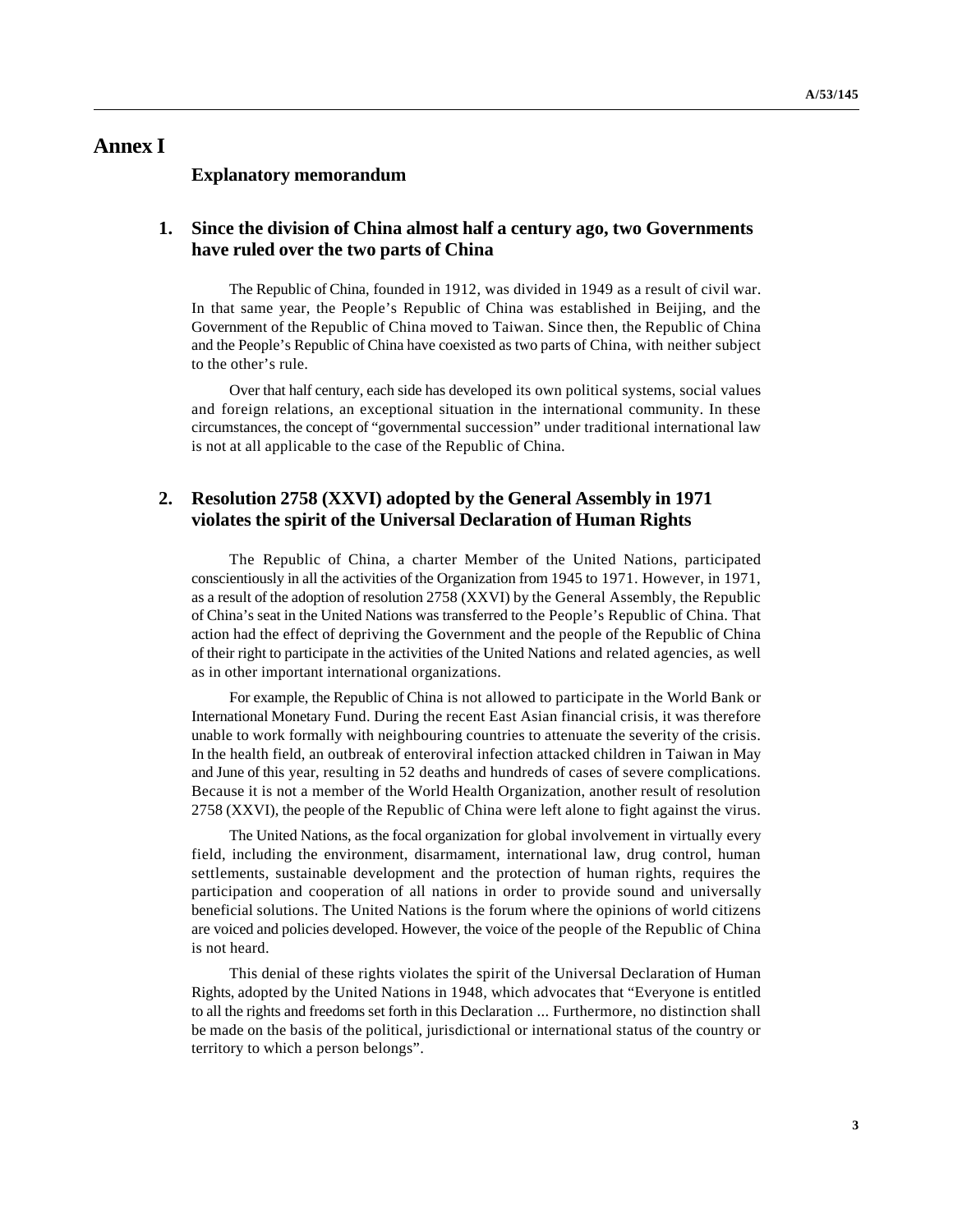### **3. The Republic of China meets all requirements for membership in the United Nations**

The Republic of China has a defined territory, a population of 21.8 million (greater than that of two thirds of the Members of the United Nations), and a Government which has the capacity to fulfil international obligations. It therefore meets all prerequisites for statehood.

In addition, the Republic of China on Taiwan is a strong global economic power. The following statistics speak for themselves: twentieth largest economy in terms of gross national product, at over \$285 billion; fourteenth most important trading nation; a prime global investor and the second largest investor in East Asia; one of the top holders of foreign exchange reserves; and a per capita gross domestic product income, at purchasing power parity, of \$15,370.

The Republic of China also has an exemplary record of altruistic aid in donations and technical assistance to developing nations. Over the years it has sent over 10,000 experts to train technicians all over the world, especially in Asia, the South Pacific, Latin America and Africa, to help develop their agricultural, fishery and livestock industries. It has also provided over \$130 million in disaster relief throughout the world in the past several years and has even contributed indirectly to the United Nations call for aid during the Persian Gulf War and for the relief and rehabilitation of children in Rwanda.

Currently the Republic of China is contributing capital to regional development programmes through institutions such as the Asian Development Bank, the Central American Bank for Economic Integration, the Inter-American Development Bank and the European Bank for Reconstruction and Development.

From these major indicators, it is clear that the Republic of China has been playing a positive role in the international community, a fact which merits recognition by the United Nations.

#### **4. The international situation has changed fundamentally in the past quarter century, as has the political orientation of the Republic of China**

Resolution 2758 (XXVI) was a product of ideological confrontation during the cold war era, when both the Republic of China and the People's Republic of China were claiming to be the sole legal Government of China. The cold war has ended, with constructive dialogue and negotiation having replaced the hostile confrontation of the past.

Following a series of political reforms that have made it a true democracy, the Republic of China today embraces a political philosophy that is totally different from that which it espoused in the years immediately preceding and following its exclusion from the United Nations. It is determined to find a solution to the question of China's division by peaceful means. As to its return to the United Nations, the Government has made it clear that it no longer claims to represent all of China, but that it seeks representation only for its 21.8 million people.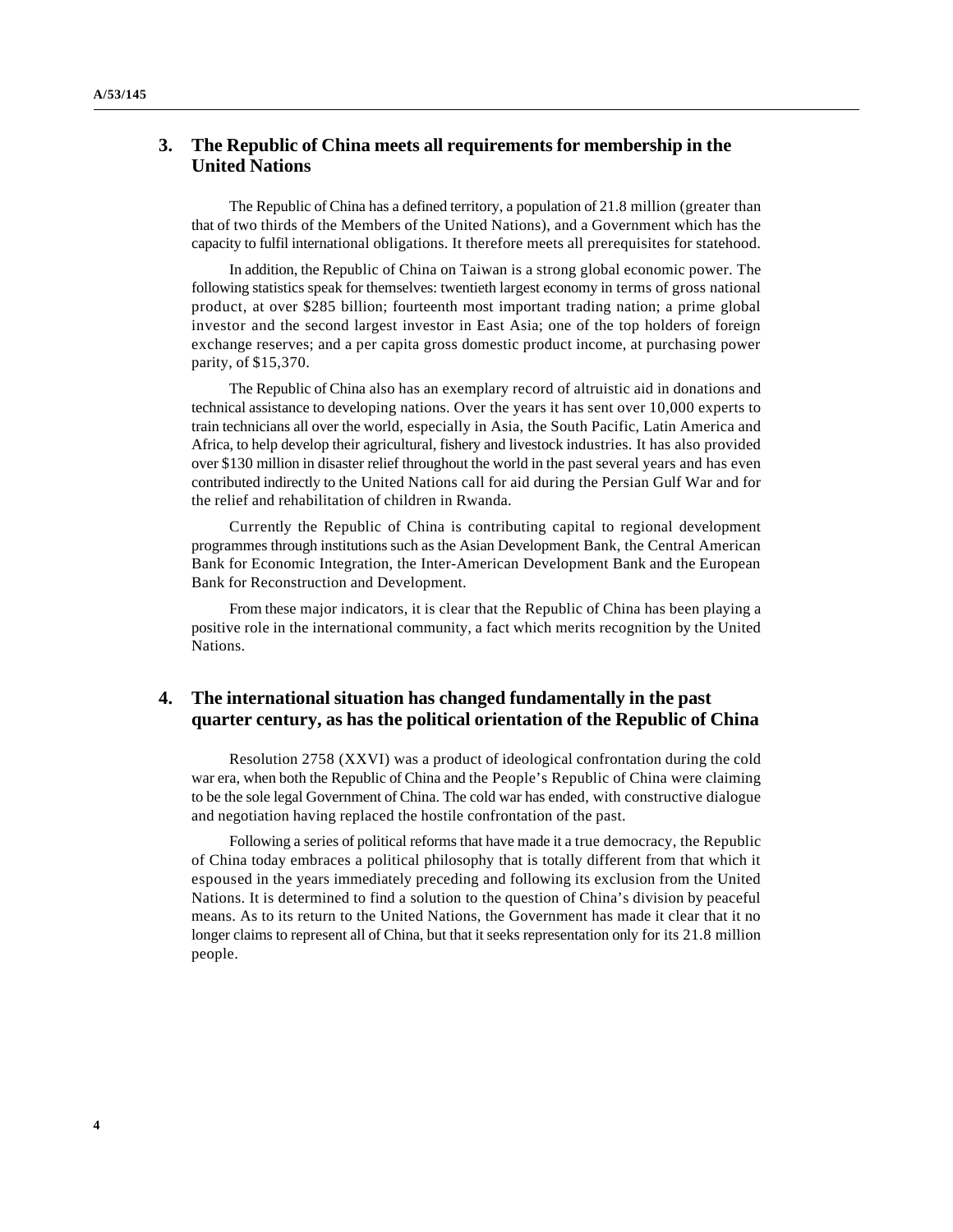## **5. Parallel representation in the United Nations by the two sides of a divided nation poses no barrier to unification, indeed, it can be conducive not only to unification but also to regional security and world peace**

As a global organization, the United Nations should not ostracize any member of the global village. The cases of the now unified East Germany and West Germany and the still divided South Korea and North Korea serve as precedents for parallel representation of divided nations in the United Nations. The exchanges between the two parts of Germany via the United Nations and other international organizations undoubtedly contributed to their peaceful unification in 1990.

Since their separation half a century ago, the Republic of China and the People's Republic of China have developed under two different systems of political and social values. Until unification is achieved, the Republic of China is entitled to have its own representation in the United Nations. In the meantime, however, the People's Republic of China does not in any way represent the 21.8 million people of the Republic of China.

The geographic location of the Republic of China makes it a focal point of the Asia-Pacific region, so its sense of security and its commitment to cooperation and peace are critical to the stability of the region as a whole.

## **6. The General Assembly should address the unjust situation created by the adoption of resolution 2758 (XXVI) and restore to the people of the Republic of China their lawful right to participate in the United Nations and all of its activities**

The perpetuation of resolution 2758 (XXVI) is the main obstacle barring the Republic of China from the United Nations. It totally ignores the fact that China has been divided into two separate political entities and that each of them exercises jurisdiction over a portion of Chinese territory.

A review by the General Assembly of its resolutions is not without precedent. In 1950, the General Assembly adopted resolution 386 (V) to overturn resolution 39 (I), which had barred Spain's participation in the activities of the United Nations. The revocation in 1991 of resolution 3379 (XXX) is another example.

In the current international situation, the continued exclusion of the Republic of China from the United Nations is archaic, unjust and unwarranted. The resolution that perpetuates this exclusion must be reviewed, with a view to restoring to the 21.8 million people of the Republic of China their right to participate in all the activities of the United Nations.